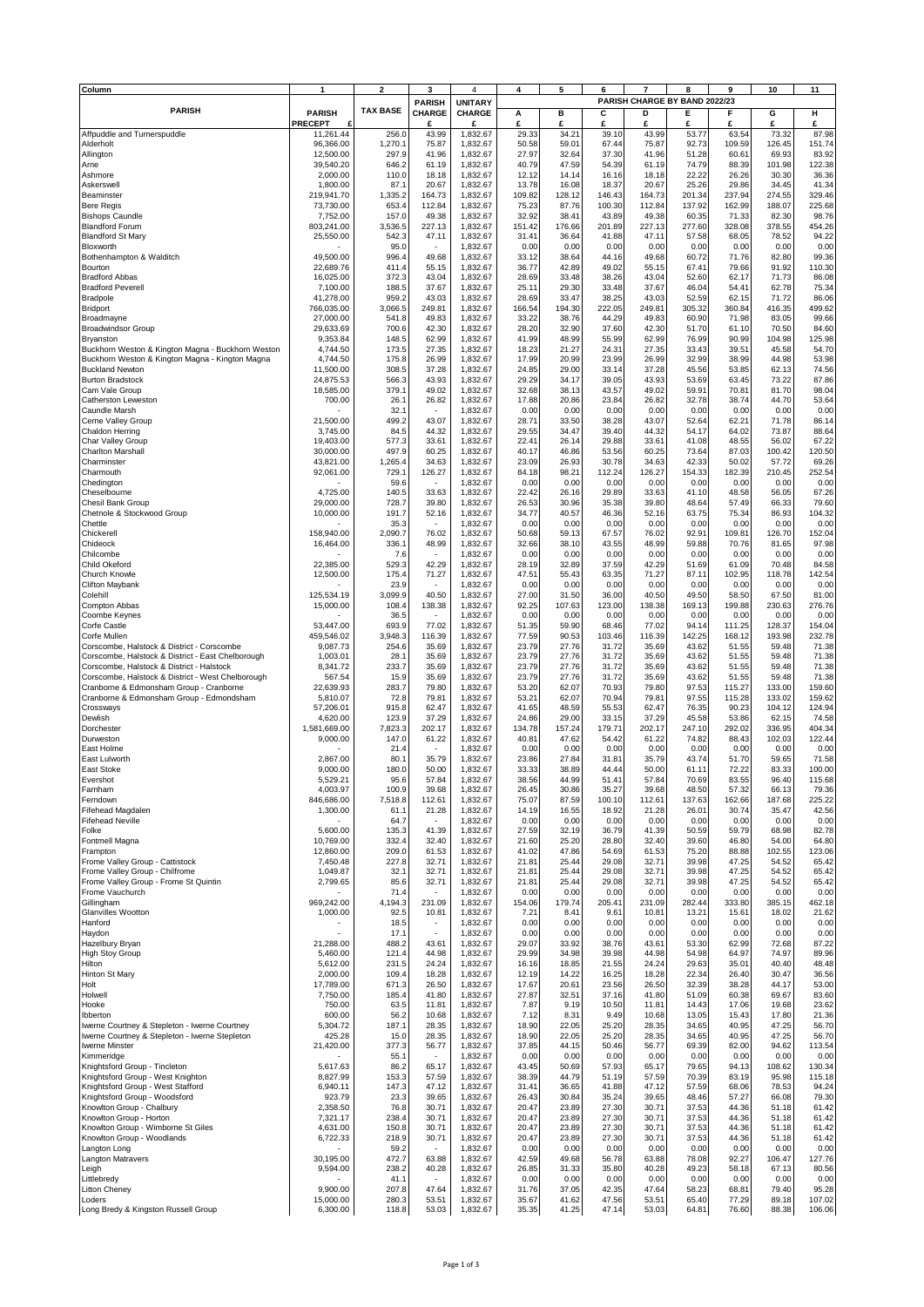| Column                                                                                                     |                          | $\overline{\mathbf{2}}$ | 3                                 | $\overline{a}$                  | 4               | 5               | ĥ               |                 | 8<br>PARISH CHARGE BY BAND 2022/23 | 9               | 10               | 11               |
|------------------------------------------------------------------------------------------------------------|--------------------------|-------------------------|-----------------------------------|---------------------------------|-----------------|-----------------|-----------------|-----------------|------------------------------------|-----------------|------------------|------------------|
| <b>PARISH</b>                                                                                              | <b>PARISH</b>            | <b>TAX BASE</b>         | <b>PARISH</b><br>CHARGE           | <b>UNITARY</b><br><b>CHARGE</b> | А               | в               | С               | D               | Е                                  | F               | G                | н                |
|                                                                                                            | <b>PRECEPT</b>           |                         | £                                 | £                               | £<br>22.7'      | £               | £               | £               | £                                  | £               | £                | £                |
| Lower Winterborne Group - Anderson<br>Lower Winterborne Group - Winterborne Kingston                       | 1,676.00<br>33,366.00    | 49.2<br>291.0           | 34.07<br>114.66                   | 1,832.67<br>1,832.67            | 76.44           | 26.50<br>89.18  | 30.28<br>101.92 | 34.07<br>114.66 | 41.64<br>140.14                    | 49.21<br>165.62 | 56.78<br>191.10  | 68.14<br>229.32  |
| Lower Winterborne Group - Winterborne Zelston                                                              | 4,438.00                 | 89.1                    | 49.81<br>35.25                    | 1,832.67                        | 33.21           | 38.74           | 44.28<br>31.33  | 49.81<br>35.25  | 60.88<br>43.08                     | 71.95<br>50.92  | 83.02<br>58.75   | 99.62<br>70.50   |
| Lydlinch<br>Lyme Regis                                                                                     | 7,000.00<br>132,779.00   | 198.6<br>2,041.6        | 65.04                             | 1,832.67<br>1,832.67            | 23.50<br>43.36  | 27.42<br>50.59  | 57.81           | 65.04           | 79.49                              | 93.95           | 108.40           | 130.08           |
| <b>Lytchett Matravers</b><br>Lytchett Minster & Upton                                                      | 100,417.29<br>325,684.00 | 1,459.2<br>2,920.1      | 68.82<br>111.53                   | 1,832.67<br>1,832.67            | 45.88<br>74.35  | 53.53<br>86.75  | 61.17<br>99.14  | 68.82<br>111.53 | 84.11<br>136.31                    | 99.41<br>161.10 | 114.70<br>185.88 | 137.64<br>223.06 |
| Maiden Newton                                                                                              | 32,000.00                | 408.5                   | 78.34                             | 1,832.67                        | 52.23           | 60.93           | 69.64           | 78.34           | 95.75                              | 113.16          | 130.57           | 156.68           |
| Manston & Hammoon Group - Hammoon<br>Manston & Hammoon Group - Manston                                     | 847.82<br>3,602.18       | 19.7<br>83.7            | 43.04<br>43.04                    | 1,832.67<br>1,832.67            | 28.69<br>28.69  | 33.48<br>33.48  | 38.26<br>38.26  | 43.04<br>43.04  | 52.60<br>52.60                     | 62.17<br>62.17  | 71.73<br>71.73   | 86.08<br>86.08   |
| Mapperton                                                                                                  |                          | 13.4                    | $\overline{\phantom{a}}$          | 1,832.67                        | 0.00            | 0.00            | 0.00            | 0.00            | 0.00                               | 0.00            | 0.00             | 0.00             |
| Mappowder<br>Marnhull                                                                                      | 750.00<br>38,915.00      | 70.5<br>944.5           | 10.64<br>41.20                    | 1,832.67<br>1,832.67            | 7.09<br>27.47   | 8.28<br>32.04   | 9.46<br>36.62   | 10.64<br>41.20  | 13.00<br>50.36                     | 15.37<br>59.51  | 17.73<br>68.67   | 21.28<br>82.40   |
| Melbury Abbas & Cann Group - Cann                                                                          | 5,412.80                 | 242.0                   | 22.37                             | 1,832.67                        | 14.91           | 17.40           | 19.88           | 22.37           | 27.34                              | 32.3'           | 37.28            | 44.74            |
| Melbury Abbas & Cann Group - Melbury Abbas<br><b>Melbury Bubb</b>                                          | 3,413.20                 | 152.6<br>30.3           | 22.37<br>٠                        | 1,832.67<br>1,832.67            | 14.91<br>0.00   | 17.40<br>0.00   | 19.88<br>0.00   | 22.37<br>0.00   | 27.34<br>0.00                      | 32.3'<br>0.00   | 37.28<br>0.00    | 44.74<br>0.00    |
| Melbury Osmond                                                                                             | 6.874.00                 | 91.6                    | 75.04                             | 1,832.67                        | 50.03           | 58.36           | 66.70           | 75.04           | 91.72                              | 108.39          | 125.07           | 150.08           |
| <b>Melbury Sampford</b><br>Melcombe Horsey                                                                 | 1,050.00                 | 17.7<br>56.6            | $\overline{\phantom{a}}$<br>18.55 | 1,832.67<br>1,832.67            | 0.00<br>12.37   | 0.00<br>14.43   | 0.00<br>16.49   | 0.00<br>18.55   | 0.00<br>22.67                      | 0.00<br>26.79   | 0.00<br>30.92    | 0.00<br>37.10    |
| Milborne St Andrew                                                                                         | 13,150.00                | 433.6                   | 30.33                             | 1,832.67                        | 20.22           | 23.59           | 26.96           | 30.33           | 37.07                              | 43.81           | 50.55            | 60.66            |
| Milton Abbas<br>Minterne Magna                                                                             | 15,700.00<br>3,100.00    | 271.3<br>88.1           | 57.87<br>35.19                    | 1,832.67<br>1,832.67            | 38.58<br>23.46  | 45.01<br>27.37  | 51.44<br>31.28  | 57.87<br>35.19  | 70.73<br>43.01                     | 83.59<br>50.83  | 96.45<br>58.65   | 115.74<br>70.38  |
| Morden<br>Moreton                                                                                          | 4,400.00<br>8,425.00     | 137.2<br>140.8          | 32.07<br>59.84                    | 1,832.67<br>1,832.67            | 21.38<br>39.89  | 24.94<br>46.54  | 28.51<br>53.19  | 32.07<br>59.84  | 39.20<br>73.14                     | 46.32<br>86.44  | 53.45<br>99.73   | 64.14<br>119.68  |
| Mosterton                                                                                                  | 14,295.00                | 279.5                   | 51.14                             | 1,832.67                        | 34.09           | 39.78           | 45.46           | 51.14           | 62.50                              | 73.87           | 85.23            | 102.28           |
| Motcombe<br>Netherbury                                                                                     | 27,220.00<br>10,715.00   | 607.8<br>604.1          | 44.78<br>17.74                    | 1,832.67<br>1,832.67            | 29.85<br>11.83  | 34.83<br>13.80  | 39.80<br>15.77  | 44.78<br>17.74  | 54.73<br>21.68                     | 64.68<br>25.62  | 74.63<br>29.57   | 89.56<br>35.48   |
| North Wootton                                                                                              |                          | 21.5                    | $\overline{\phantom{a}}$          | 1,832.67                        | 0.00            | 0.00            | 0.00            | 0.00            | 0.00                               | 0.00            | 0.00             | 0.00             |
| Okeford Fitzpaine<br>Osmington                                                                             | 26,780.00<br>15,916.59   | 406.9<br>311.1          | 65.81<br>51.16                    | 1,832.67<br>1,832.67            | 43.87<br>34.11  | 51.19<br>39.79  | 58.50<br>45.48  | 65.81<br>51.16  | 80.43<br>62.53                     | 95.06<br>73.90  | 109.68<br>85.27  | 131.62<br>102.32 |
| Owermoigne                                                                                                 | 12,580.00                | 243.3                   | 51.71                             | 1,832.67                        | 34.47           | 40.22           | 45.96           | 51.71           | 63.20                              | 74.69           | 86.18            | 103.42           |
| Pamphill<br><b>Piddle Valley Group</b>                                                                     | 6,054.05<br>12,600.00    | 268.8<br>597.0          | 22.52<br>21.11                    | 1,832.67<br>1,832.67            | 15.01<br>14.07  | 17.52<br>16.42  | 20.02<br>18.76  | 22.52<br>21.11  | 27.52<br>25.80                     | 32.53<br>30.49  | 37.53<br>35.18   | 45.04<br>42.22   |
| Pimperne                                                                                                   | 18,598.00                | 468.2                   | 39.72                             | 1,832.67                        | 26.48           | 30.89           | 35.31           | 39.72           | 48.55                              | 57.37           | 66.20            | 79.44            |
| Portland<br>Powerstock & North Poorton Group                                                               | 474,855.00<br>5,000.00   | 3,748.4<br>214.6        | 126.68<br>23.30                   | 1,832.67<br>1,832.67            | 84.45<br>15.53  | 98.53<br>18.12  | 112.60<br>20.71 | 126.68<br>23.30 | 154.83<br>28.48                    | 182.98<br>33.66 | 211.13<br>38.83  | 253.36<br>46.60  |
| Poxwell                                                                                                    |                          | 20.0                    |                                   | 1,832.67                        | 0.00            | 0.00            | 0.00            | 0.00            | 0.00                               | 0.00            | 0.00             | 0.00             |
| Puddletown Area Group<br>Pulham                                                                            | 48,265.82                | 804.9<br>105.2          | 59.96<br>$\overline{\phantom{a}}$ | 1,832.67<br>1,832.67            | 39.97<br>0.00   | 46.64<br>0.00   | 53.30<br>0.00   | 59.96<br>0.00   | 73.28<br>0.00                      | 86.61<br>0.00   | 99.93<br>0.00    | 119.92<br>0.00   |
| Puncknowle and Swyre Group                                                                                 | 10,186.00                | 305.0                   | 33.40                             | 1,832.67                        | 22.27           | 25.98           | 29.69           | 33.40           | 40.82                              | 48.24           | 55.67            | 66.80            |
| Purse Caundle<br>Queen Thorne Group                                                                        | 500.00<br>26,250.00      | 53.6<br>541.3           | 9.33<br>48.49                     | 1,832.67<br>1,832.67            | 6.22<br>32.33   | 7.26<br>37.71   | 8.29<br>43.10   | 9.33<br>48.49   | 11.40<br>59.27                     | 13.48<br>70.04  | 15.55<br>80.82   | 18.66<br>96.98   |
| Rampisham                                                                                                  | 1,800.00                 | 57.4                    | 31.36                             | 1,832.67                        | 20.91           | 24.39           | 27.88           | 31.36           | 38.33                              | 45.30           | 52.27            | 62.72            |
| Shaftesbury<br>Shapwick                                                                                    | 514,762.27<br>1,695.95   | 3,286.7<br>75.3         | 156.62<br>22.52                   | 1,832.67<br>1,832.67            | 104.41<br>15.01 | 121.82<br>17.52 | 139.22<br>20.02 | 156.62<br>22.52 | 191.42<br>27.52                    | 226.23<br>32.53 | 261.03<br>37.53  | 313.24<br>45.04  |
| Sherborne                                                                                                  | 870,582.00               | 3,808.5                 | 228.59                            | 1,832.67                        | 152.39          | 177.79          | 203.19          | 228.59          | 279.39                             | 330.19          | 380.98           | 457.18           |
| Shillingstone<br><b>Shipton Gorge</b>                                                                      | 33,000.00<br>9,132.00    | 456.7<br>197.0          | 72.26<br>46.36                    | 1,832.67<br>1,832.67            | 48.17<br>30.91  | 56.20<br>36.06  | 64.23<br>41.21  | 72.26<br>46.36  | 88.32<br>56.66                     | 104.38<br>66.96 | 120.43<br>77.27  | 144.52<br>92.72  |
| Silton                                                                                                     | 2,600.00                 | 65.9                    | 39.45                             | 1,832.67                        | 26.30           | 30.68           | 35.07           | 39.45           | 48.22                              | 56.98           | 65.75            | 78.90            |
| Sixpenny Handley & Pentridge<br>South Perrott                                                              | 60,200.00<br>5,500.00    | 574.3<br>103.9          | 104.82<br>52.94                   | 1,832.67<br>1,832.67            | 69.88<br>35.29  | 81.53<br>41.18  | 93.17<br>47.06  | 104.82<br>52.94 | 128.11<br>64.70                    | 151.41<br>76.47 | 174.70<br>88.23  | 209.64<br>105.88 |
| South Tarrant Valley - Tarrant Crawford                                                                    | 215.18                   | 9.2                     | 23.39                             | 1,832.67                        | 15.59           | 18.19           | 20.79           | 23.39           | 28.59                              | 33.79           | 38.98            | 46.78            |
| South Tarrant Valley - Tarrant Keyneston<br>South Tarrant Valley - Tarrant Rawston                         | 3,368.01<br>395.27       | 144.0<br>16.9           | 23.39<br>23.39                    | 1,832.67<br>1,832.67            | 15.59<br>15.59  | 18.19<br>18.19  | 20.79<br>20.79  | 23.39<br>23.39  | 28.59<br>28.59                     | 33.79<br>33.79  | 38.98<br>38.98   | 46.78<br>46.78   |
| South Tarrant Valley - Tarrant Rushton<br>Spetisbury                                                       | 1,066.54<br>9,500.00     | 45.6<br>262.8           | 23.39<br>36.15                    | 1,832.67<br>1,832.67            | 15.59<br>24.10  | 18.19<br>28.12  | 20.79<br>32.13  | 23.39<br>36.15  | 28.59<br>44.18                     | 33.79<br>52.22  | 38.98<br>60.25   | 46.78<br>72.30   |
| St Leonards & St Ives                                                                                      | 100,551.00               | 4,101.2                 | 24.52                             | 1,832.67                        | 16.35           | 19.07           | 21.80           | 24.52           | 29.97                              | 35.42           | 40.87            | 49.04            |
| Stalbridge<br>Steeple                                                                                      | 131,500.00               | 1,018.7<br>45.8         | 129.09                            | 1,832.67<br>1,832.67            | 86.06<br>0.00   | 100.40<br>0.00  | 114.75<br>0.00  | 129.09<br>0.00  | 157.78<br>0.00                     | 186.46<br>0.00  | 215.15<br>0.00   | 258.18<br>0.00   |
| Stinsford                                                                                                  | 5,500.00                 | 145.1                   | 37.90                             | 1,832.67                        | 25.27           | 29.48           | 33.69           | 37.90           | 46.32                              | 54.74           | 63.17            | 75.80            |
| <b>Stoke Wake</b><br>Stourpaine                                                                            | 17,650.00                | 23.7<br>262.0           | ÷.<br>67.37                       | 1,832.67<br>1,832.67            | 0.00<br>44.91   | 0.00<br>52.40   | 0.00<br>59.88   | 0.00<br>67.37   | 0.00<br>82.34                      | 0.00<br>97.31   | 0.00<br>112.28   | 0.00<br>134.74   |
| Stourton Caundle                                                                                           | 9,000.00                 | 190.1                   | 47.34                             | 1,832.67                        | 31.56           | 36.82           | 42.08           | 47.34           | 57.86                              | 68.38           | 78.90            | 94.68            |
| Stratton<br>Studland                                                                                       | 11,000.00<br>44,503.52   | 264.9<br>299.2          | 41.53<br>148.74                   | 1,832.67<br>1,832.67            | 27.69<br>99.16  | 32.30<br>115.69 | 36.92<br>132.21 | 41.53<br>148.74 | 50.76<br>181.79                    | 59.99<br>214.85 | 69.22<br>247.90  | 83.06<br>297.48  |
| Sturminster Marshall                                                                                       | 55,222.00                | 811.0                   | 68.09                             | 1,832.67                        | 45.39           | 52.96           | 60.52           | 68.09           | 83.22                              | 98.35           | 113.48           | 136.18           |
| <b>Sturminster Newton</b><br>Sutton Waldron                                                                | 354,307.00<br>2,700.00   | 1,612.2<br>106.3        | 219.77<br>25.40                   | 1,832.67<br>1,832.67            | 146.51<br>16.93 | 170.93<br>19.76 | 195.35<br>22.58 | 219.77<br>25.40 | 268.61<br>31.04                    | 317.45<br>36.69 | 366.28<br>42.33  | 439.54<br>50.80  |
| Swanage                                                                                                    | 840,000.00               | 4,883.4                 | 172.01                            | 1,832.67                        | 114.67          | 133.79          | 152.90          | 172.01          | 210.23                             | 248.46          | 286.68           | 344.02           |
| Sydling St Nicholas<br>Symondsbury                                                                         | 8,032.00<br>14,910.00    | 211.5<br>526.3          | 37.98<br>28.33                    | 1,832.67<br>1,832.67            | 25.32<br>18.89  | 29.54<br>22.03  | 33.76<br>25.18  | 37.98<br>28.33  | 46.42<br>34.63                     | 54.86<br>40.92  | 63.30<br>47.22   | 75.96<br>56.66   |
| <b>Tarrant Gunville</b><br><b>Tarrant Hinton</b>                                                           | 3,100.00<br>600.00       | 136.6<br>89.1           | 22.69<br>6.73                     | 1,832.67<br>1,832.67            | 15.13<br>4.49   | 17.65<br>5.23   | 20.17<br>5.98   | 22.69           | 27.73                              | 32.77<br>9.72   | 37.82<br>11.22   | 45.38<br>13.46   |
| Tarrant Monkton & Launceston Group - Tarrant Launcesto                                                     | 2.074.75                 | 115.8                   | 17.92                             | 1,832.67                        | 11.95           | 13.94           | 15.93           | 6.73<br>17.92   | 8.23<br>21.90                      | 25.88           | 29.87            | 35.84            |
| Tarrant Monkton & Launceston Group - Tarrant Monkton<br>The Comptons, Toller & Wynford Group               | 6,783.25<br>2,600.00     | 378.6<br>88.6           | 17.92<br>29.35                    | 1,832.67<br>1,832.67            | 11.95<br>19.57  | 13.94<br>22.83  | 15.93<br>26.09  | 17.92<br>29.35  | 21.90<br>35.87                     | 25.88<br>42.39  | 29.87<br>48.92   | 35.84<br>58.70   |
| The Orchards & Margaret Marsh Group - East Orchard                                                         | 1,385.15                 | 73.6                    | 18.82                             | 1,832.67                        | 12.55           | 14.64           | 16.73           | 18.82           | 23.00                              | 27.18           | 31.37            | 37.64            |
| The Orchards & Margaret Marsh Group - Margaret Marsh<br>The Orchards & Margaret Marsh Group - West Orchard | 468.62<br>634.23         | 24.9<br>33.7            | 18.82<br>18.82                    | 1,832.67<br>1,832.67            | 12.55<br>12.55  | 14.64<br>14.64  | 16.73<br>16.73  | 18.82<br>18.82  | 23.00<br>23.00                     | 27.18<br>27.18  | 31.37<br>31.37   | 37.64<br>37.64   |
| The Stours Group - East Stour                                                                              | 10,724.47                | 255.9                   | 41.91                             | 1,832.67                        | 27.94           | 32.60           | 37.25           | 41.91           | 51.22                              | 60.54           | 69.85            | 83.82            |
| The Stours Group - Stour Provost<br>The Stours Group - Todber                                              | 9,379.15<br>2,707.33     | 289.5<br>69.5           | 32.40<br>38.95                    | 1,832.67<br>1,832.67            | 21.60<br>25.97  | 25.20<br>30.29  | 28.80<br>34.62  | 32.40<br>38.95  | 39.60<br>47.61                     | 46.80<br>56.26  | 54.00<br>64.92   | 64.80<br>77.90   |
| The Stours Group - West Stour                                                                              | 3,593.05                 | 96.5                    | 37.23                             | 1,832.67                        | 24.82           | 28.96           | 33.09           | 37.23           | 45.50                              | 53.78           | 62.05            | 74.46            |
| Thorncombe<br><b>Thornhackett Group</b>                                                                    | 10,440.00<br>13,855.78   | 323.1<br>385.5          | 32.31<br>35.94                    | 1,832.67<br>1,832.67            | 21.54<br>23.96  | 25.13<br>27.95  | 28.72<br>31.95  | 32.31<br>35.94  | 39.49<br>43.93                     | 46.67<br>51.91  | 53.85<br>59.90   | 64.62<br>71.88   |
| <b>Toller Porcorum</b>                                                                                     | 6,485.00                 | 162.3                   | 39.96                             | 1,832.67                        | 26.64           | 31.08           | 35.52           | 39.96           | 48.84                              | 57.72           | 66.60            | 79.92            |
| Turnworth<br>Upper Marshwood Vale Group                                                                    | 12,306.00                | 23.9<br>318.0           | $\sim$<br>38.70                   | 1,832.67<br>1,832.67            | 0.00<br>25.80   | 0.00<br>30.10   | 0.00<br>34.40   | 0.00<br>38.70   | 0.00<br>47.30                      | 0.00<br>55.90   | 0.00<br>64.50    | 0.00<br>77.40    |
| Vale of Allen Group - Gussage All Saints                                                                   | 2,861.00                 | 117.7                   | 24.31                             | 1,832.67                        | 16.21           | 18.91           | 21.61           | 24.31           | 29.71                              | 35.11           | 40.52            | 48.62            |
| Vale of Allen Group - Gussage St Michael<br>Vale of Allen Group - Hinton Martell & Hinton Parva            | 2,946.00<br>5,214.00     | 102.0<br>217.1          | 28.88<br>24.02                    | 1,832.67<br>1,832.67            | 19.25<br>16.01  | 22.46<br>18.68  | 25.67<br>21.35  | 28.88<br>24.02  | 35.30<br>29.36                     | 41.72<br>34.70  | 48.13<br>40.03   | 57.76<br>48.04   |
| Vale of Allen Group - Long Crichel & Moor Crichel                                                          | 3,198.00                 | 114.6                   | 27.91                             | 1,832.67                        | 18.61           | 21.71           | 24.81           | 27.91           | 34.11                              | 40.31           | 46.52            | 55.82            |
| Vale of Allen Group - Witchampton<br>Verwood                                                               | 6,329.00<br>368,850.00   | 190.1<br>6,206.7        | 33.29<br>59.43                    | 1,832.67<br>1,832.67            | 22.19<br>39.62  | 25.89<br>46.22  | 29.59<br>52.83  | 33.29<br>59.43  | 40.69<br>72.64                     | 48.09<br>85.84  | 55.48<br>99.05   | 66.58<br>118.86  |
| Wareham St. Martin                                                                                         | 34,030.00                | 967.1                   | 35.19                             | 1,832.67                        | 23.46           | 27.37           | 31.28           | 35.19           | 43.01                              | 50.83           | 58.65            | 70.38            |
| Wareham Town<br>Warmwell                                                                                   | 482,355.00               | 2,186.3<br>53.9         | 220.63<br>٠                       | 1,832.67<br>1,832.67            | 147.09<br>0.00  | 171.60<br>0.00  | 196.12<br>0.00  | 220.63<br>0.00  | 269.66<br>0.00                     | 318.69<br>0.00  | 367.72<br>0.00   | 441.26<br>0.00   |
| West Lulworth                                                                                              | 21,770.00                | 318.3                   | 68.39                             | 1,832.67                        | 45.59           | 53.19           | 60.79           | 68.39           | 83.59                              | 98.79           | 113.98           | 136.78           |
| <b>West Moors</b><br><b>West Parley</b>                                                                    | 162,840.00<br>82,687.39  | 3,106.0<br>1,786.6      | 52.43<br>46.28                    | 1,832.67<br>1,832.67            | 34.95<br>30.85  | 40.78<br>36.00  | 46.60<br>41.14  | 52.43<br>46.28  | 64.08<br>56.56                     | 75.73<br>66.85  | 87.38<br>77.13   | 104.86<br>92.56  |
| Weymouth                                                                                                   | 3,223,970.00             | 18,275.5                | 176.41                            | 1,832.67                        | 117.61          | 137.21          | 156.81          | 176.41          | 215.61                             | 254.81          | 294.02           | 352.82           |
| Wimborne Minster<br>Winfrith Newburgh & East Knighton                                                      | 483,300.00<br>15,450.00  | 3,472.1<br>299.3        | 139.20<br>51.62                   | 1,832.67<br>1,832.67            | 92.80<br>34.41  | 108.27<br>40.15 | 123.73<br>45.88 | 139.20<br>51.62 | 170.13<br>63.09                    | 201.07<br>74.56 | 232.00<br>86.03  | 278.40<br>103.24 |
| Winterborne Clenston<br>Winterborne Farringdon Group                                                       | 3,450.00                 | 20.8<br>267.0           | $\overline{\phantom{a}}$<br>12.92 | 1,832.67<br>1,832.67            | 0.00<br>8.61    | 0.00<br>10.05   | 0.00            | 0.00<br>12.92   | 0.00<br>15.79                      | 0.00<br>18.66   | 0.00<br>21.53    | 0.00<br>25.84    |
| Winterborne Houghton                                                                                       | 4,600.00                 | 94.2                    | 48.83                             | 1,832.67                        | 32.55           | 37.98           | 11.48<br>43.40  | 48.83           | 59.68                              | 70.53           | 81.38            | 97.66            |